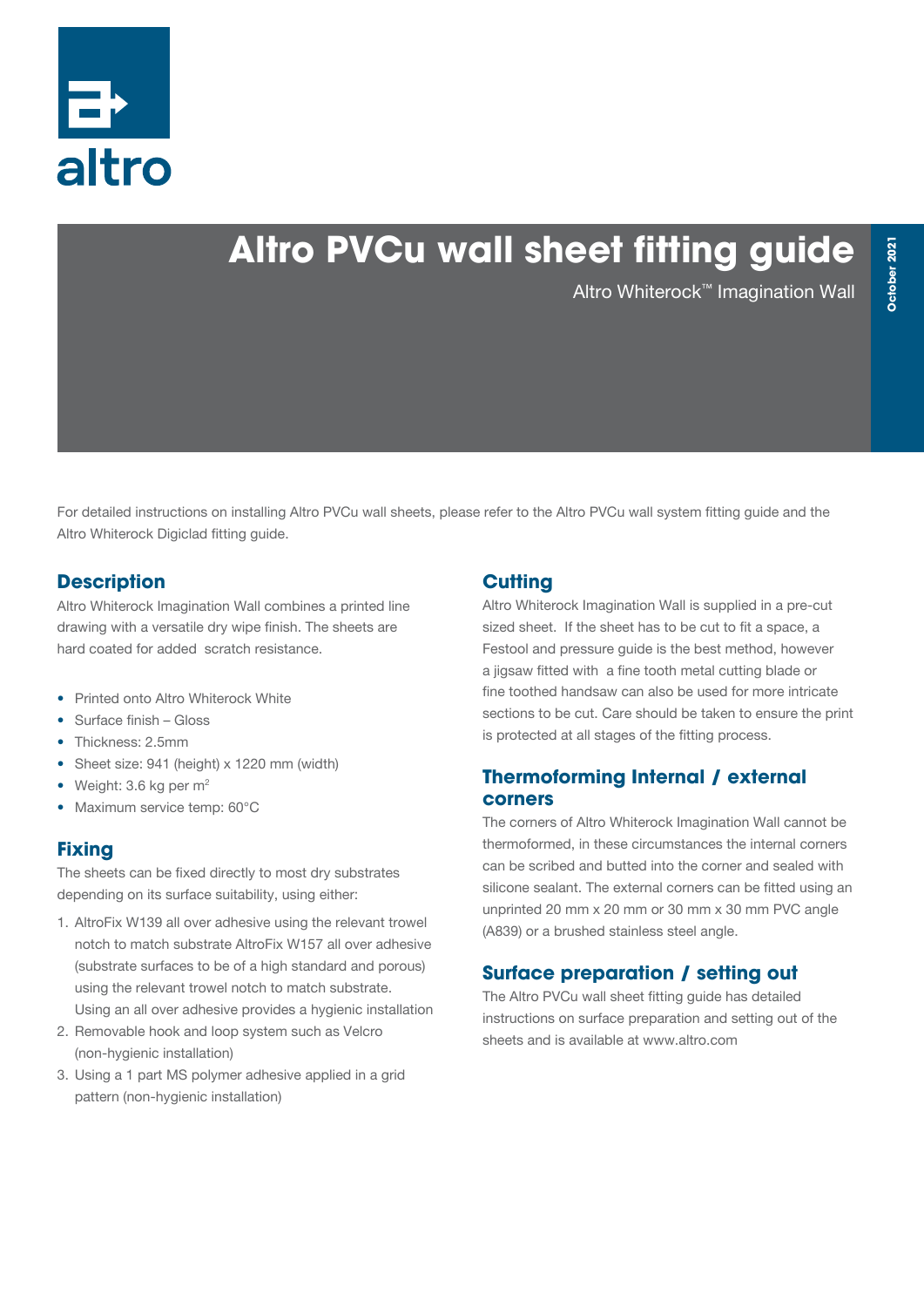## **Installation – Permanent installation with full cover adhesive - hygienic**

Please see Altro PVCu wall system and Altro Whiterock Digiclad fitting guides for full detailed instructions on permanent installation with full cover adhesive.

### **Jointing**

There are four main jointing methods for Altro Whiterock Imagination Wall;

- 1. Trims High impact colour co-ordinating printed extruded PVCu trims –, 2 part "H" and start and edge trims. All trims incorporate a watertight seal at the mouth of the joint
- 2. Butt jointing A flush seamless joint where the two square edges of the Altro Whiterock Imagination Wall sheets are butted together – If more than 4 sheets are installed in a continuous design please call Altro technical services to discuss expansion detailing
- 3. Mastic Joint it is recommended that contrasting colour is used due to the possibility of pen ink staining
- 4. Welded joint it is recommended that a contrasting colour of weld rod is used due to the possibility of pen ink staining

### **1. Two part trim joint**

#### Fitting the two part PVCu trim (A831)

- Once the sheet is in position, the back section of the two-part PVCu vertical joint strip should be fitted.
- This should be inserted behind the leading edge of the sheet until the central bar presses against the edge of the fitted sheet.
- Before cutting the trim to length, the finishing detail between the flooring and wall sheets will need to be identified. If a PVCu transition strip is to be used to create a joint between the sheet and the sheet vinyl floor finish, the back part of the vertical strip should be cut back (by 20 mm) to allow the horizontal transition strip to be fitted at the base of the sheet (at a later stage). To find the correct length of the vertical section required, use a small piece of transition strip (as a template) and fit this to the bottom of the sheet.
- Once the trim has been cut to length it is recommended. before sliding this back section behind the panel, a small bead of silicone is applied to the back of the trim to prevent movement once the installation is complete
- When fitting the next sheet, ensure the datum lines are aligned correctly and then position the sheet on top of the back section of the PVCu joint strip.
- A 2-3 mm gap either side of the central spine will allow the sheets adequate room to expand and contract underneath the front face of the two-part (snap-on) cover trim.
- Carry out this procedure throughout the installation and then finish by installing the front face of the two-part (snap-on) cover trim, cut to the appropriate length. Note: the front face cover trims can be installed as the work proceeds, or left until all sheets have been installed.
- The front face joint strip covers should initially be positioned by hand pressure. They can then be fully located by tapping with a rubber mallet or small hammer and wooden block.

#### Fitting the PVCu start and edge joint trim (A833)

- Altro A833 start and edge trim is a two-part (snap-on) PVCu trim, which is generally used to close any exposed edges (i.e. top or side edges) of the Altro PVCu sheet. This is usually fitted when the sheet is installed lower than the ceiling line, or when the sheet terminates along a wall before reaching a corner or abutment.
- Prior to fixing the start & edge trim to the exposed edge of the sheet, a bead of Altro sanitary sealant should be applied to the substrate (adjacent to the sheet). When the back section of the two-part PVCu start & edge trim is installed it beds into the sealant and maintains a tight hold to the substrate.

## **2. Butt joint**

- Preparation for a Altro Whiterock Imagination Wall butt joint is very similar to the preparation for a welded joint using the Double sided foam tape A915 but without the need to leave a gap for welding. (please refer to Altro PVCu wall sheet fitting guide).
- The first sheet is installed the same way as a welded sheet taking care to protect the printed face.
- Once the first sheet is in position offer up the next sheet and check the leading edge is square and the print aligns correctly.
- Prepare the next sheet for installation and ensure datum lines align and the sheet edges butt tightly together
- Hold the second sheet in position whilst a knife is run down the non-leading sheet edge cutting through the A915 foam tape protective foil ensuring not to cut completely though the tape.
- Check that the sheet is still in the correct position and butted tightly against the first sheet, lift the non-leading edge, remove half of the protective foil from the tape, and check again for correct positioning. When satisfied, press non leading edge onto foam tape, press the sheet to the substrate but stay at least 250 mm away from the butt joint.
- Lift the butt joint edge and remove protective foil from the tape and gently press sheet onto foam tape.
- Fully press out sheet to substrate.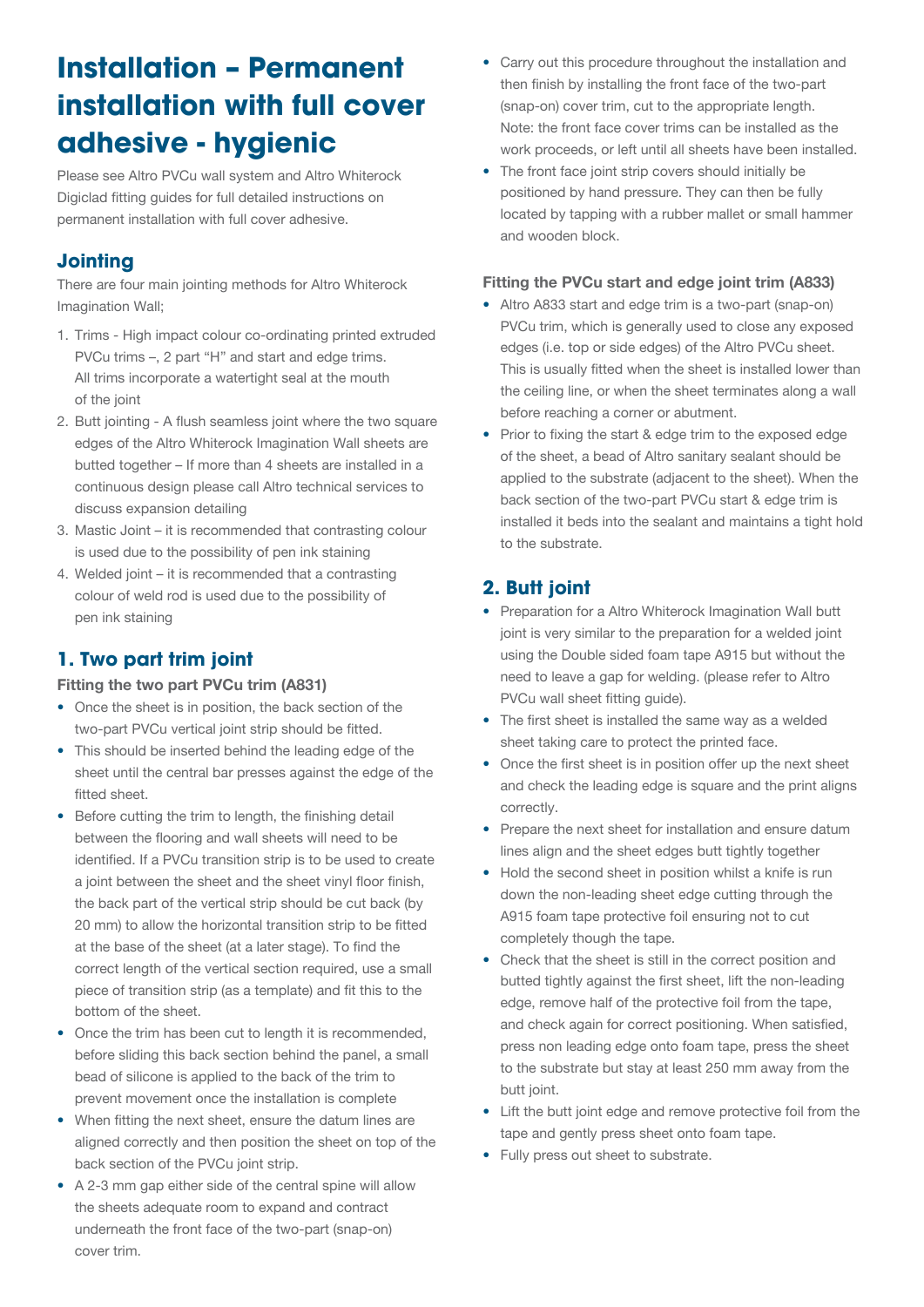#### **3. Mastic joint**

- The panels should be installed with a 3-4 mm gap Altro Flexijoint spacer bars are ideal to ensure a consistent gap.
- Before installing the sheets, white Foam Double Side Tape (A915) must be applied to the substrate at the centre point where the two panels meet. The double side tape is impregnated with a contact adhesive and all substrates must be primed with a compatible primer before fitting the tapes. The primer is only required where the 50mm wide tapes are to be fitted. Masking tape should be used on the front face of the panels to prevent overspill and the edges of the panels must be clean ready for the application of the sanitary sealant.
- Ensure sufficient sanitary sealant is applied into the joint so that it forms up against the double sided foam tape and sits slightly above the flush sheets surface.
- Once the sanitary sealant has been applied, spray the joint with a soapy solution to prevent excess sealant fouling the face of the panels, remove the surplus sealant using a flexible spatula to leave a neat, flush, sealed joint. The masking tape should be removed immediately after the excess sealant is tooled off.
- It is recommended that a contracting colour is used.

#### **4. Welded Joint**

A welded joint should only be considered if the installer is confident that they can achieve a professional result. If in any doubt contact Altro Technical Services. Please refer to the Altro PVCu wall sheet fitting guide for detailed instructions on welding Altro PVCu wall sheets.

#### Preparation

- Before installing the panels, you must fit the white Foam Double Side Tape (A915) to the substrate at the centre point where the two panels meet. The gap between the panels must be no less than 1.5 mm but no greater than 2 mm.
- The double side tape is impregnated with a contact adhesive and all substrates must be primed with a compatible primer before fitting the tapes. The primer is only required where the 50mm wide tapes are to be fitted.
- Ensure all panel edges (where joints are to be formed) are clean, smooth, true and level. Always inspect new panel edges and ensure edges are undamaged or scored.
- Apply a 1.5 mm to 2 mm chamfer to the front edge of each panel where the welded joint is to be made. This is essential to create a uniform welded joint.
- Check there is no debris left on the edges of the sheet. Any debris could burn when hot welding the joint and will leave a blemish which cannot be removed.
- When fitting the sheet, always ensure there is an adequate gap (2-3mm) between the sheet and any rigid abutments (ceiling, windows, doors, services etc.) to allow for expansion these isolation joints must be sealed with Altro sanitary sealant.
- Clean both the seam area and the weldrod prior to welding.
- Ensure the welding equipment is clean especially the nozzle which may contain debris and carbon build up. The use of a wire brush and pipe cleaners will maintain the nozzle.

#### Heat Welding

- The speed required to weld Altro Whiterock Imagination Wall may be different compared to a standard Altro Whiterock sheet due to the wipeable surface of the sheet. As a result it is essential that the correct welding speed is achieved on practice sections using off-cuts of the sheet prior to attempting an initial live weld. This will allow the installer to gauge the correct speed and heat of the welding gun to ensure acceptable weldrod adhesion and help eliminate any potential burning of the sheet – as a guide, a medium to fast pace is required. Each site will require new settings for the weld gun which depend on site electrical supply.
- Check for proper fusion of the weld by trying to roll the bead left to right with a finger after it has been welded. Pulling on the end of the weldrod will be a good indicator that the sheets have been successfully fused. The temperature of the weld gun can be regulated, and the settings depend on the speed at which the gun is pulled along the sheet. This is something each individual must practice to ascertain what speed best suits their method of working. Care must be taken not to scorch the sheets, as this will be extremely difficult to repair.

#### Trimming off excess weldrod

• When trimming the weldrod two passes are key to the process to ensure a flat weld. Choice of tools to trim the weld are installer lead, but care must be taken all chosen tools are free from rust and are smooth. Failure to follow these guidelines could result in surface defects alongside the joint. The first pass should be done while the weldrod is warm. Spray a soapy water solution or Altro anti-static solution to the sheet along the weld to help lubricate the trimming knife, blade and sledge, if using the Mozart trimming tool leave a final cut thickness of 0.5 - 0.7 mm. Once the rod has cooled down, final trimming can commence with a trimming knife and soapy water. Take extra care not to scratch or damage the Altro Whiterock Imagination Wall surface while undertaking this final part of the procedure.